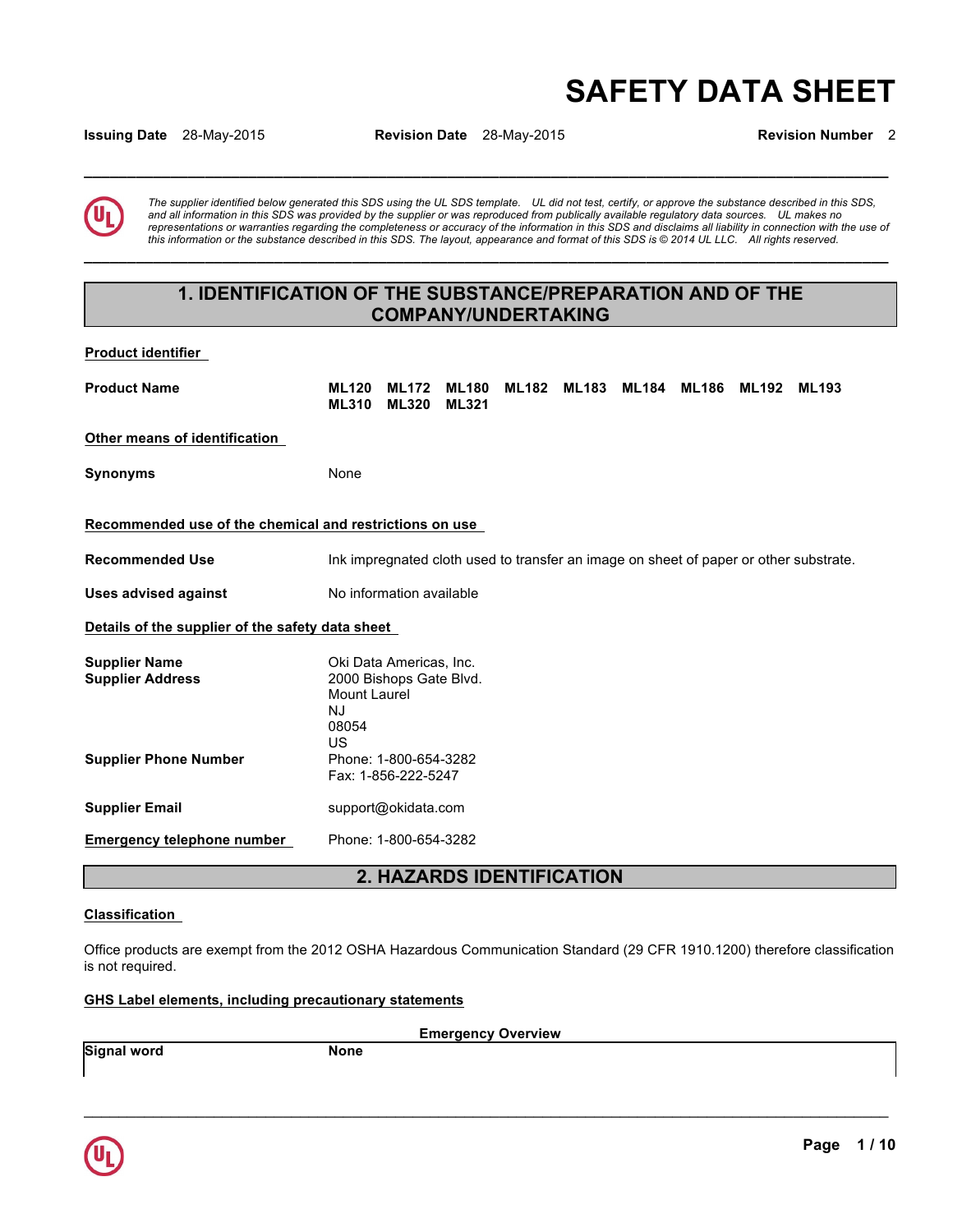| <b>Hazard Statements</b><br>None |                                       |                                                                 |                |      |                   |
|----------------------------------|---------------------------------------|-----------------------------------------------------------------|----------------|------|-------------------|
| Appearance                       | Black                                 | <b>Physical State</b>                                           | Viscous liquid | Odor | No data available |
|                                  | Precautionary Statements - Prevention | Wash face, hands and any exposed skin thoroughly after handling |                |      |                   |

 $\mathcal{L}_\mathcal{L} = \{ \mathcal{L}_\mathcal{L} = \{ \mathcal{L}_\mathcal{L} = \{ \mathcal{L}_\mathcal{L} = \{ \mathcal{L}_\mathcal{L} = \{ \mathcal{L}_\mathcal{L} = \{ \mathcal{L}_\mathcal{L} = \{ \mathcal{L}_\mathcal{L} = \{ \mathcal{L}_\mathcal{L} = \{ \mathcal{L}_\mathcal{L} = \{ \mathcal{L}_\mathcal{L} = \{ \mathcal{L}_\mathcal{L} = \{ \mathcal{L}_\mathcal{L} = \{ \mathcal{L}_\mathcal{L} = \{ \mathcal{L}_\mathcal{$ 

### **Precautionary Statements - Prevention**

ice, hands and any exposed skin thoroughly a Do not eat, drink or smoke when using this product Wear protective gloves/protective clothing/eye protection/face protection Avoid breathing dust/fume/gas/mist/vapors/spray

# **Precautionary Statements - Response**

Specific treatment (see supplemental first aid instructions on this label)

#### **Skin**

IF ON SKIN: Wash with plenty of soap and water Call a POISON CENTER or doctor/physician if you feel unwell Wash contaminated clothing before reuse If skin irritation or rash occurs: Get medical advice/attention

# **Inhalation**

IF INHALED: Remove victim to fresh air and keep at rest in a position comfortable for breathing Call a POISON CENTER or doctor/physician if you feel unwell

#### **Ingestion**

IF SWALLOWED: Call a POISON CENTER or doctor/physician if you feel unwell Rinse mouth

# **Precautionary Statements – Storage**

None

# **Precautionary Statements - Disposal**

Dispose of contents/container to an approved waste disposal plant

# **Hazards not otherwise classified (HNOC)**

Not applicable

#### **Unknown Toxicity**

99.59% of the mixture consists of ingredient(s) of unknown toxicity

### **Other information**

Toxic to aquatic life with long lasting effects

Repeated or prolonged skin contact may cause allergic reactions with susceptible persons

Carbon Black in a free state is classified by the IARC as a Group 2B Carcinogen (possibly carcinogenic to humans). The formulation of the toner has Carbon Black only present in a bounded state and not in a free state so it does not present a carcinogenic risk.

# **Interactions with Other Chemicals**

No information available.

# **3. COMPOSITION/INFORMATION ON INGREDIENTS**

| <b>Chemical Name</b>                   | <b>CAS No</b> | Weight-%              | <b>Trade Secret</b> |
|----------------------------------------|---------------|-----------------------|---------------------|
| Third Party Formulation (TP # 1190701) | Proprietary   | 5 - 10                |                     |
| Third Party Formulation (TP # 1190701) | Proprietary   | ₹ –                   |                     |
| Third Party Formulation (TP # 1190701) | Proprietary   | 0.1<br>. <del>.</del> |                     |

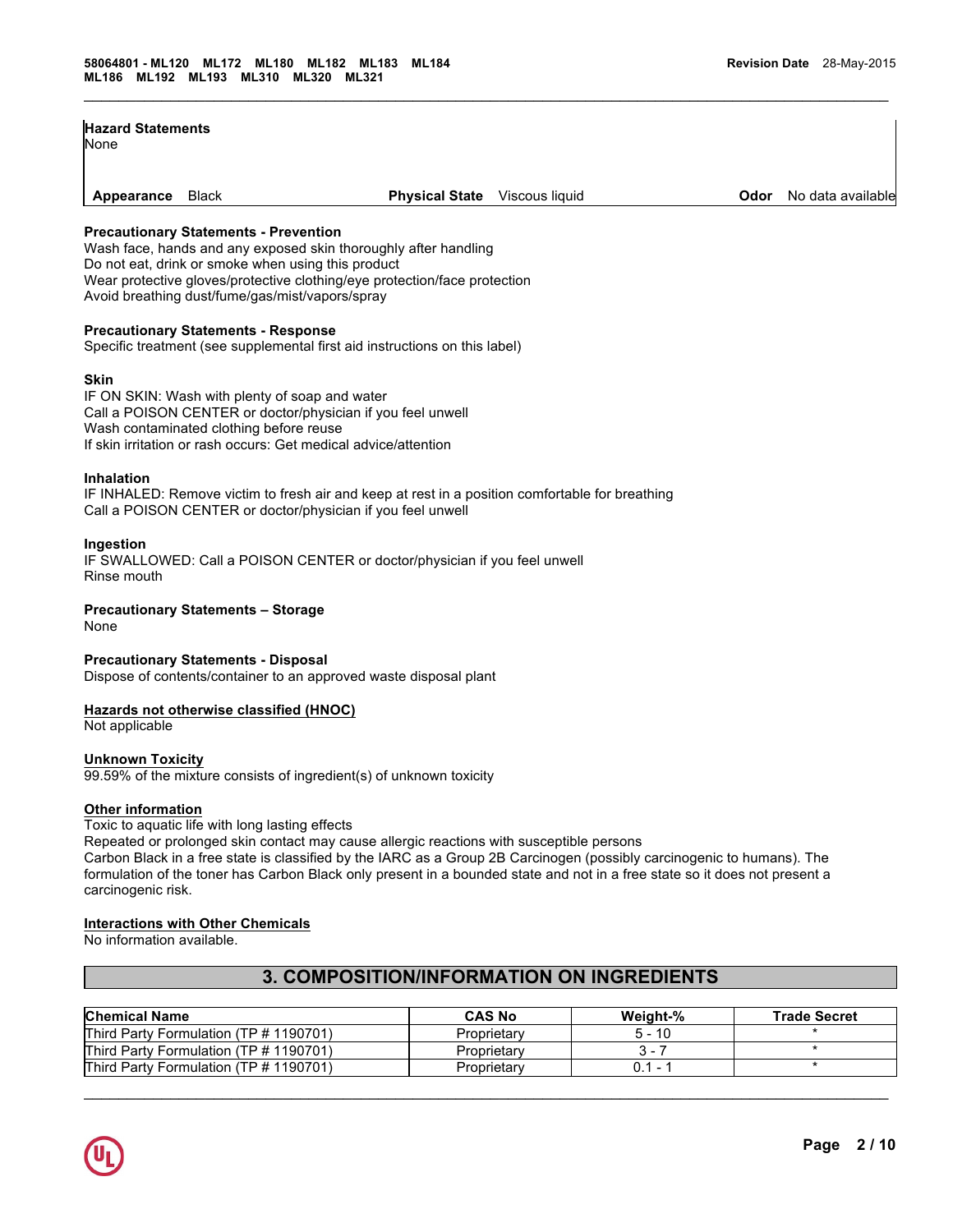Third Party Formulation (TP # 1190701) Proprietary 0.1 - 1 \* \*The exact percentage (concentration) of composition has been withheld as a trade secret

# **4. FIRST AID MEASURES**

 $\mathcal{L}_\mathcal{L} = \{ \mathcal{L}_\mathcal{L} = \{ \mathcal{L}_\mathcal{L} = \{ \mathcal{L}_\mathcal{L} = \{ \mathcal{L}_\mathcal{L} = \{ \mathcal{L}_\mathcal{L} = \{ \mathcal{L}_\mathcal{L} = \{ \mathcal{L}_\mathcal{L} = \{ \mathcal{L}_\mathcal{L} = \{ \mathcal{L}_\mathcal{L} = \{ \mathcal{L}_\mathcal{L} = \{ \mathcal{L}_\mathcal{L} = \{ \mathcal{L}_\mathcal{L} = \{ \mathcal{L}_\mathcal{L} = \{ \mathcal{L}_\mathcal{$ 

**General Advice** Show this safety data sheet to the doctor in attendance.

- **Eye Contact** Rinse thoroughly with plenty of water, also under the eyelids. If symptoms persist, call a physician.
- **Skin Contact Wash off immediately with soap and plenty of water for at least 15 minutes. If** symptoms persist, call a physician. May cause an allergic skin reaction.
- **Inhalation Remove to fresh air.**
- **Ingestion Do NOT** induce vomiting. Rinse mouth immediately and drink plenty of water. Never give anything by mouth to an unconscious person. Call a physician.

# **Most important symptoms and effects, both acute and delayed**

**Most Important Symptoms and** Coughing and/ or wheezing. Difficulty in breathing. Itching. Rashes. Hives. **Effects** 

# **Indication of any immediate medical attention and special treatment needed**

**Notes to Physician** May cause sensitization of susceptible persons. Treat symptomatically.

# **5. FIRE-FIGHTING MEASURES**

### **Suitable Extinguishing Media**

Use extinguishing measures that are appropriate to local circumstances and the surrounding environment.

# **Unsuitable extinguishing media**

CAUTION: Use of water spray when fighting fire may be inefficient.

# **Specific Hazards Arising from the Chemical**

Product is or contains a sensitizer. May cause sensitization by skin contact.

**Hazardous Combustion Products** Carbon oxides.

**Explosion Data Sensitivity to Mechanical Impact** No.

**Sensitivity to Static Discharge Mo.** 

# **Protective equipment and precautions for firefighters**

As in any fire, wear self-contained breathing apparatus pressure-demand, MSHA/NIOSH (approved or equivalent) and full protective gear.

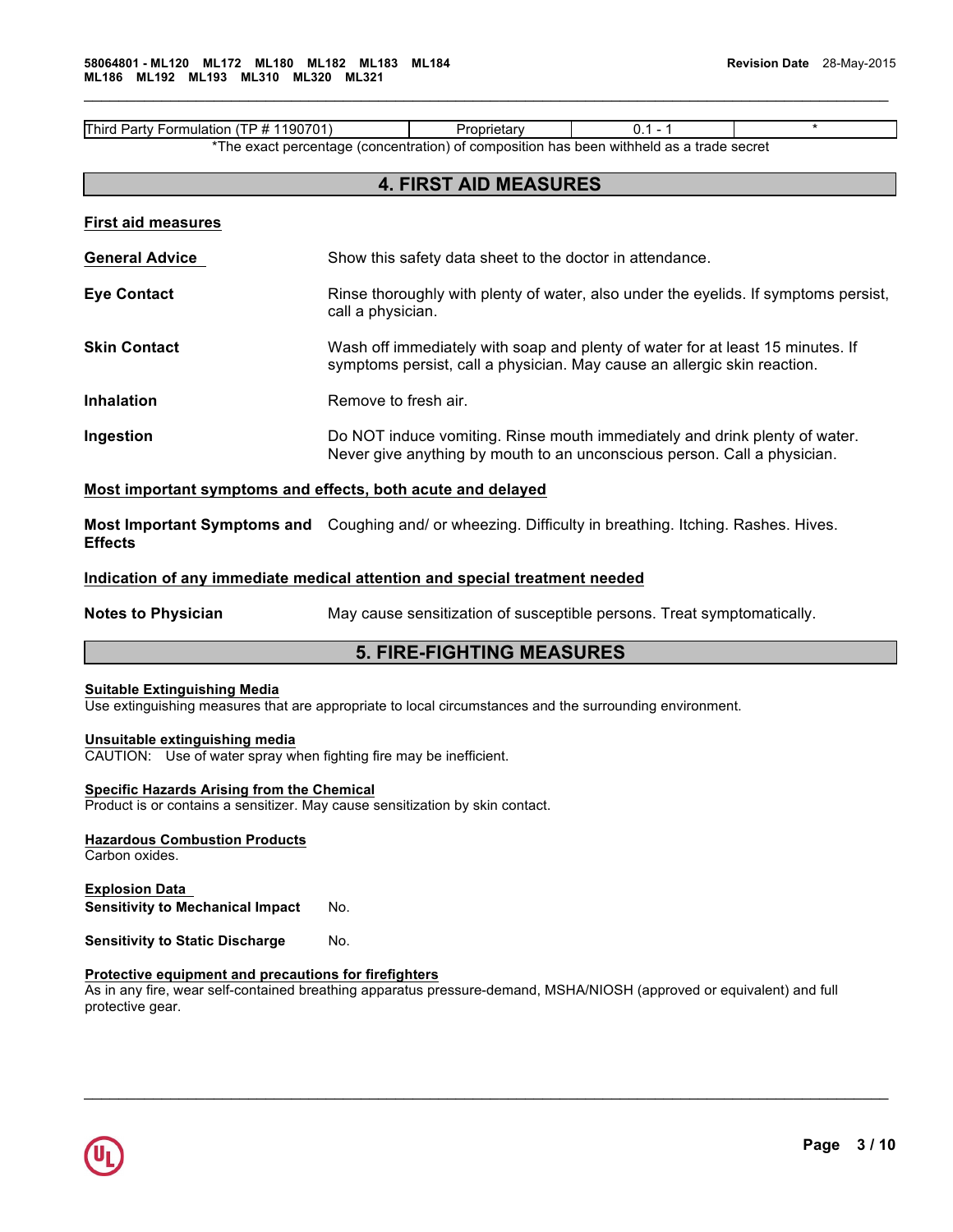# **6. ACCIDENTAL RELEASE MEASURES**

 $\mathcal{L}_\mathcal{L} = \{ \mathcal{L}_\mathcal{L} = \{ \mathcal{L}_\mathcal{L} = \{ \mathcal{L}_\mathcal{L} = \{ \mathcal{L}_\mathcal{L} = \{ \mathcal{L}_\mathcal{L} = \{ \mathcal{L}_\mathcal{L} = \{ \mathcal{L}_\mathcal{L} = \{ \mathcal{L}_\mathcal{L} = \{ \mathcal{L}_\mathcal{L} = \{ \mathcal{L}_\mathcal{L} = \{ \mathcal{L}_\mathcal{L} = \{ \mathcal{L}_\mathcal{L} = \{ \mathcal{L}_\mathcal{L} = \{ \mathcal{L}_\mathcal{$ 

#### **Personal precautions, protective equipment and emergency procedures**

| <b>Personal Precautions</b>                          | Avoid contact with skin, eyes or clothing. Ensure adequate ventilation. Use personal<br>protective equipment as required. Avoid breathing vapors or mists. Avoid generation of<br>dust. |
|------------------------------------------------------|-----------------------------------------------------------------------------------------------------------------------------------------------------------------------------------------|
| <b>Other Information</b>                             | Refer to protective measures listed in Sections 7 and 8.                                                                                                                                |
| <b>Environmental Precautions</b>                     |                                                                                                                                                                                         |
| <b>Environmental Precautions</b>                     | Refer to protective measures listed in Sections 7 and 8. Prevent further leakage or spillage<br>if safe to do so.                                                                       |
| Methods and material for containment and cleaning up |                                                                                                                                                                                         |
| <b>Methods for Containment</b>                       | Prevent further leakage or spillage if safe to do so.                                                                                                                                   |
| Methods for cleaning up                              | Soak up with inert absorbent material. Pick up and transfer to properly labeled containers.                                                                                             |

# **7. HANDLING AND STORAGE**

### **Precautions for safe handling**

Handling **Handle in accordance with good industrial hygiene and safety practice. Avoid contact with** skin, eyes or clothing. Ensure adequate ventilation. In case of insufficient ventilation, wear suitable respiratory equipment. Do not eat, drink or smoke when using this product. Avoid breathing vapors or mists. Take off contaminated clothing and wash before reuse.

### **Conditions for safe storage, including any incompatibilities**

Storage **Keep containers tightly closed in a dry**, cool and well-ventilated place. Keep out of the reach of children. Protect from moisture. Store locked up. Store away from other materials. **Incompatible Products None known based on information supplied.** 

# **8. EXPOSURE CONTROLS/PERSONAL PROTECTION**

# **Control parameters**

### **Exposure Guidelines**

| <b>Chemical Name</b>                   | <b>ACGIH TLV</b>                              | <b>OSHA PEL</b>                     | <b>NIOSH IDLH</b>                          |
|----------------------------------------|-----------------------------------------------|-------------------------------------|--------------------------------------------|
| Third Party Formulation (TP # 1190701) | TWA: $3 \text{ mg/m}^3$<br>inhalable fraction | TWA: $3.5 \text{ mg/m}^3$           | IDLH: 1750 mg/m <sup>3</sup>               |
|                                        |                                               | (vacated) TWA: $3.5 \text{ mg/m}^3$ | TWA: $3.5 \text{ mg/m}^3$                  |
|                                        |                                               |                                     | TWA: 0.1 mg/m <sup>3</sup> Carbon black in |
|                                        |                                               |                                     | presence of Polycyclic aromatic            |
|                                        |                                               |                                     | hydrocarbons PAH                           |
| Third Party Formulation (TP # 1190701) | TWA: $10 \text{ mg/m}^3$                      | (vacated) TWA: $10 \text{ ma/m}^3$  | TWA: $10 \text{ mg/m}^3$                   |
|                                        |                                               |                                     |                                            |

*ACGIH TLV: American Conference of Governmental Industrial Hygienists - Threshold Limit Value OSHA PEL: Occupational Safety and Health Administration - Permissible Exposure Limits Immediately Dangerous to Life or Health* 

 $\mathcal{L}_\mathcal{L} = \mathcal{L}_\mathcal{L} = \mathcal{L}_\mathcal{L} = \mathcal{L}_\mathcal{L} = \mathcal{L}_\mathcal{L} = \mathcal{L}_\mathcal{L} = \mathcal{L}_\mathcal{L} = \mathcal{L}_\mathcal{L} = \mathcal{L}_\mathcal{L} = \mathcal{L}_\mathcal{L} = \mathcal{L}_\mathcal{L} = \mathcal{L}_\mathcal{L} = \mathcal{L}_\mathcal{L} = \mathcal{L}_\mathcal{L} = \mathcal{L}_\mathcal{L} = \mathcal{L}_\mathcal{L} = \mathcal{L}_\mathcal{L}$ 

**Other Exposure Guidelines** Vacated limits revoked by the Court of Appeals decision in AFL-CIO v. OSHA, 965 F.2d 962 (11th Cir., 1992) See section 15 for national exposure control parameters

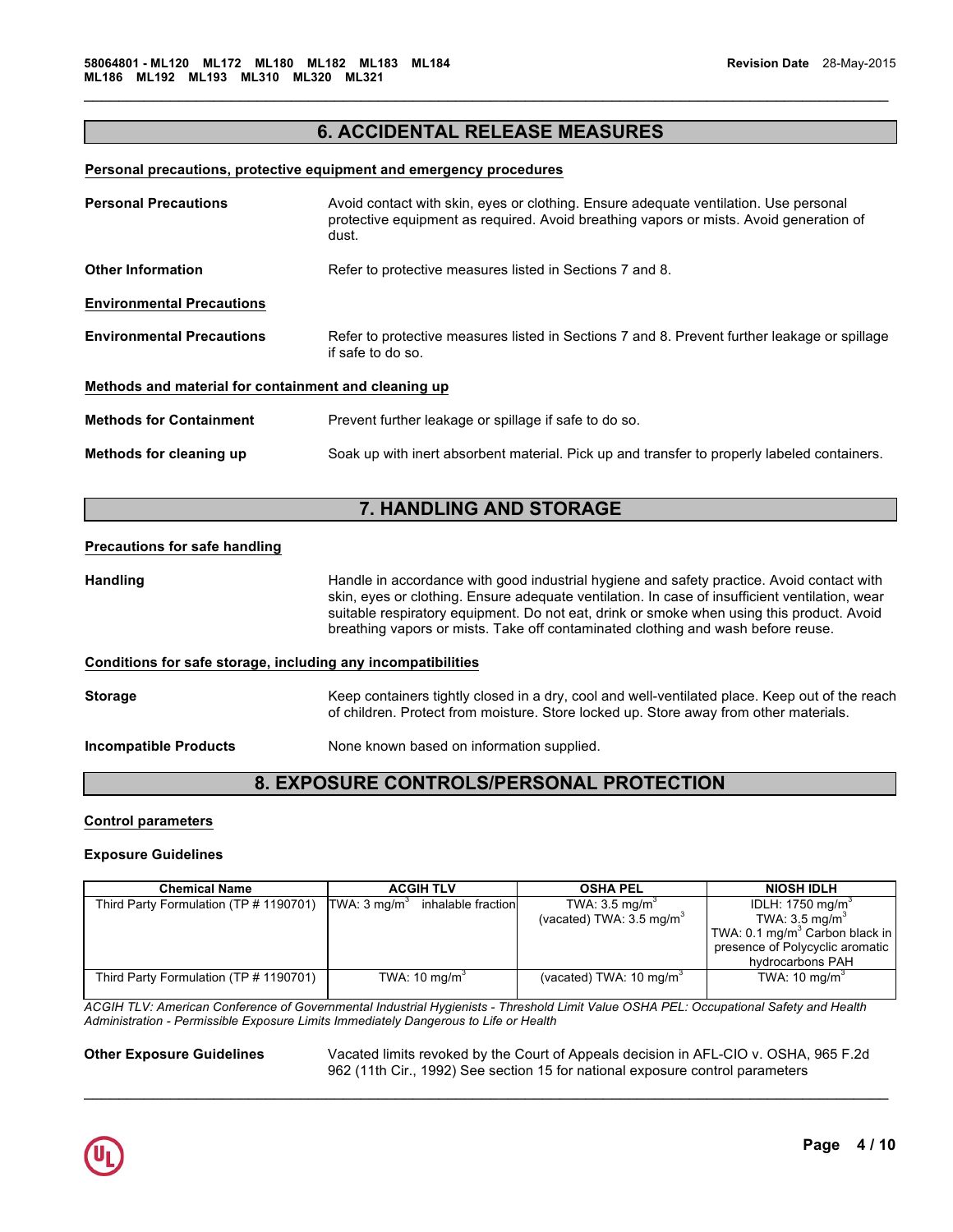# **Appropriate engineering controls**

| <b>Engineering Measures</b>     | Showers<br>Eyewash stations<br><b>Ventilation systems</b>                                                                                                                                                                                                                                                                                               |
|---------------------------------|---------------------------------------------------------------------------------------------------------------------------------------------------------------------------------------------------------------------------------------------------------------------------------------------------------------------------------------------------------|
|                                 | Individual protection measures, such as personal protective equipment                                                                                                                                                                                                                                                                                   |
| <b>Eye/Face Protection</b>      | Wear safety glasses with side shields (or goggles).                                                                                                                                                                                                                                                                                                     |
| <b>Skin and Body Protection</b> | Wear protective gloves and protective clothing. Long sleeved clothing.                                                                                                                                                                                                                                                                                  |
| <b>Respiratory Protection</b>   | No protective equipment is needed under normal use conditions. If exposure limits are<br>exceeded or irritation is experienced, ventilation and evacuation may be required.                                                                                                                                                                             |
| <b>Hygiene Measures</b>         | Handle in accordance with good industrial hygiene and safety practice. Do not eat, drink or<br>smoke when using this product. Take off contaminated clothing and wash before reuse.<br>Avoid contact with skin, eyes or clothing. Wear suitable gloves and eye/face protection.<br>Wash hands before breaks and immediately after handling the product. |

 $\mathcal{L}_\mathcal{L} = \{ \mathcal{L}_\mathcal{L} = \{ \mathcal{L}_\mathcal{L} = \{ \mathcal{L}_\mathcal{L} = \{ \mathcal{L}_\mathcal{L} = \{ \mathcal{L}_\mathcal{L} = \{ \mathcal{L}_\mathcal{L} = \{ \mathcal{L}_\mathcal{L} = \{ \mathcal{L}_\mathcal{L} = \{ \mathcal{L}_\mathcal{L} = \{ \mathcal{L}_\mathcal{L} = \{ \mathcal{L}_\mathcal{L} = \{ \mathcal{L}_\mathcal{L} = \{ \mathcal{L}_\mathcal{L} = \{ \mathcal{L}_\mathcal{$ 

# **9. PHYSICAL AND CHEMICAL PROPERTIES**

# **Physical and Chemical Properties**

| <b>Physical State</b>                                   | Viscous liquid           |                          |                          |
|---------------------------------------------------------|--------------------------|--------------------------|--------------------------|
| Appearance                                              | <b>Black</b>             | Odor                     | No data available        |
| Color                                                   | No information available | <b>Odor Threshold</b>    | No information available |
| Property                                                | <b>Values</b>            | <b>Remarks</b><br>Method |                          |
| pH                                                      | No data available        | NOWARDMONAN              |                          |
| Melting / freezing point                                | No data available        | None known               |                          |
| Boiling point / boiling range                           | No data available        | None known               |                          |
| <b>Flash Point</b>                                      | 150 °C (302 °F)          | None known               |                          |
| <b>Evaporation Rate</b>                                 | No data available        | None known               |                          |
| Flammability (solid, gas)                               | No data available        | None known               |                          |
| <b>Flammability Limit in Air</b>                        |                          |                          |                          |
| <b>Upper flammability limit</b>                         | No data available        |                          |                          |
| Lower flammability limit                                | No data available        |                          |                          |
| Vapor pressure                                          | No data available        | None known               |                          |
| Vapor density                                           | No data available        | None known               |                          |
| <b>Specific Gravity</b>                                 | No data available        | None known               |                          |
| <b>Water Solubility</b>                                 | Insoluble                | None known               |                          |
| Solubility in other solvents                            | No data available        | None known               |                          |
| Partition coefficient: n-octanol/waterNo data available |                          | None known               |                          |
| <b>Autoignition temperature</b>                         | No data available        | None known               |                          |
| <b>Decomposition temperature</b>                        | No data available        | None known               |                          |
| <b>Kinematic viscosity</b>                              | No data available        | None known               |                          |
| <b>Dynamic viscosity</b>                                | No data available        | None known               |                          |
| <b>Explosive properties</b>                             | No data available        |                          |                          |
| <b>Oxidizing Properties</b>                             | No data available        |                          |                          |
| <b>Other Information</b>                                |                          |                          |                          |
| <b>Softening Point</b>                                  | No data available        |                          |                          |
| <b>VOC Content (%)</b>                                  | No data available        |                          |                          |
| <b>Particle Size</b>                                    | No data available        |                          |                          |

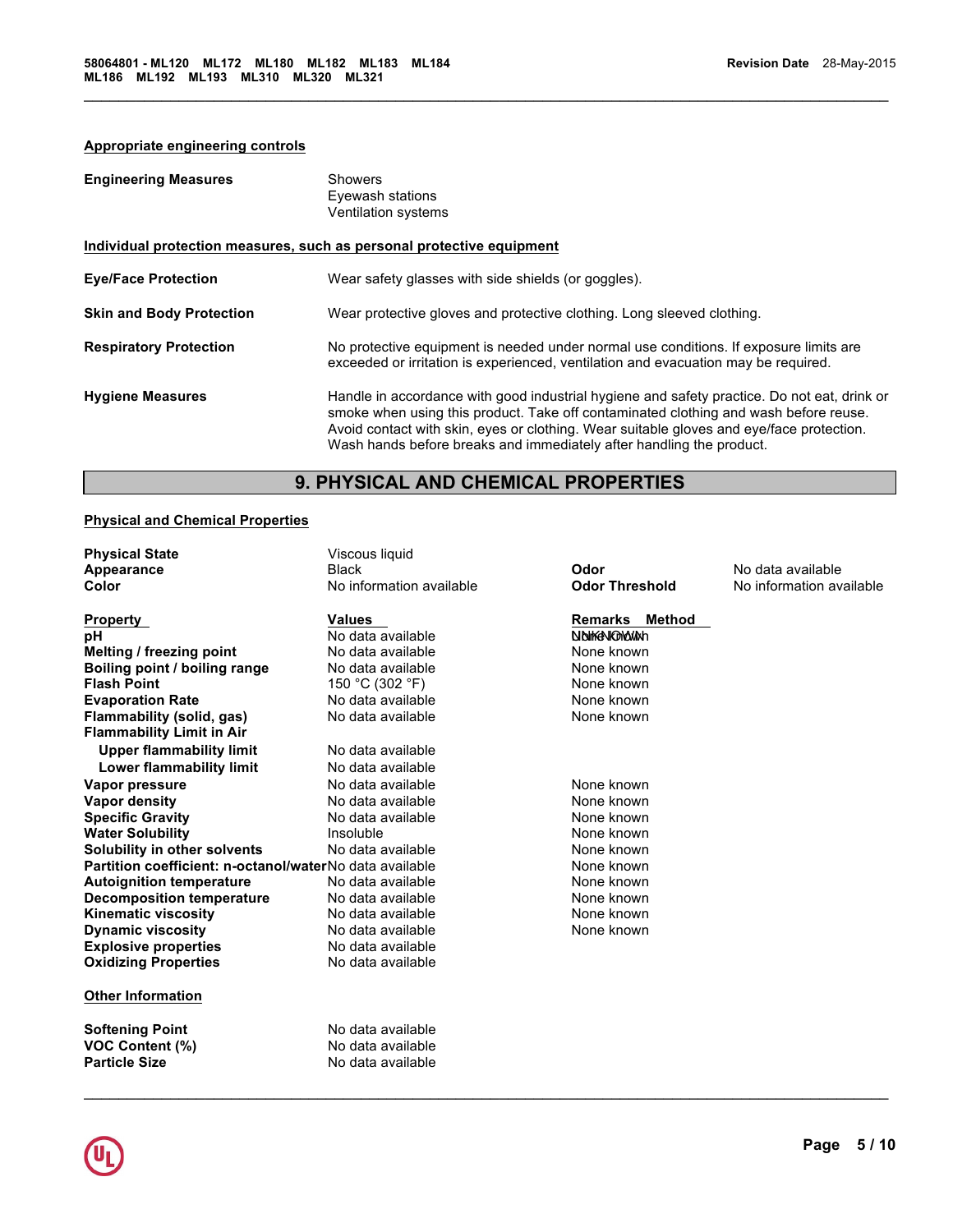# **Particle Size Distribution**

# **10. STABILITY AND REACTIVITY**

 $\mathcal{L}_\mathcal{L} = \{ \mathcal{L}_\mathcal{L} = \{ \mathcal{L}_\mathcal{L} = \{ \mathcal{L}_\mathcal{L} = \{ \mathcal{L}_\mathcal{L} = \{ \mathcal{L}_\mathcal{L} = \{ \mathcal{L}_\mathcal{L} = \{ \mathcal{L}_\mathcal{L} = \{ \mathcal{L}_\mathcal{L} = \{ \mathcal{L}_\mathcal{L} = \{ \mathcal{L}_\mathcal{L} = \{ \mathcal{L}_\mathcal{L} = \{ \mathcal{L}_\mathcal{L} = \{ \mathcal{L}_\mathcal{L} = \{ \mathcal{L}_\mathcal{$ 

# **Reactivity**

No data available.

# **Chemical stability**

Stable under recommended storage conditions.

# **Possibility of Hazardous Reactions**

None under normal processing.

# **Hazardous Polymerization**

Hazardous polymerization does not occur.

#### **Conditions to avoid**

Excessive heat.

# **Incompatible materials**

None known based on information supplied.

# **Hazardous Decomposition Products**

Carbon oxides.

# **11. TOXICOLOGICAL INFORMATION**

# **Information on likely routes of exposure**

#### **Product Information**

| <b>Inhalation</b>   | Specific test data for the substance or mixture is not available. Harmful by inhalation.<br>(based on components).                                                             |
|---------------------|--------------------------------------------------------------------------------------------------------------------------------------------------------------------------------|
| <b>Eye Contact</b>  | Specific test data for the substance or mixture is not available.                                                                                                              |
| <b>Skin Contact</b> | Specific test data for the substance or mixture is not available. May be absorbed through<br>the skin in harmful amounts. Harmful in contact with skin. (based on components). |
| Ingestion           | Specific test data for the substance or mixture is not available. Harmful if swallowed. (based<br>on components).                                                              |

# **Component Information**

| <b>Chemical Name</b>                      | Oral LD50            | <b>Dermal LD50</b> | <b>Inhalation LC50</b>   |
|-------------------------------------------|----------------------|--------------------|--------------------------|
| Third Party Formulation (TP #<br>1190701) | > 5000 mg/kg<br>Rat) |                    |                          |
| Third Party Formulation (TP #             | (Rat)                | (Rabbit)           | $\overline{\phantom{0}}$ |
| 1190701)                                  | > 15400 mg/kg        | > 3 g/kg           |                          |
| Third Party Formulation (TP #             | Rat)                 | > 2000 mg/kg       | $\overline{\phantom{0}}$ |
| 1190701)                                  | = 1165 mg/kg         | (Rabbit)           |                          |

 $\mathcal{L}_\mathcal{L} = \mathcal{L}_\mathcal{L} = \mathcal{L}_\mathcal{L} = \mathcal{L}_\mathcal{L} = \mathcal{L}_\mathcal{L} = \mathcal{L}_\mathcal{L} = \mathcal{L}_\mathcal{L} = \mathcal{L}_\mathcal{L} = \mathcal{L}_\mathcal{L} = \mathcal{L}_\mathcal{L} = \mathcal{L}_\mathcal{L} = \mathcal{L}_\mathcal{L} = \mathcal{L}_\mathcal{L} = \mathcal{L}_\mathcal{L} = \mathcal{L}_\mathcal{L} = \mathcal{L}_\mathcal{L} = \mathcal{L}_\mathcal{L}$ 

# **Information on toxicological effects**

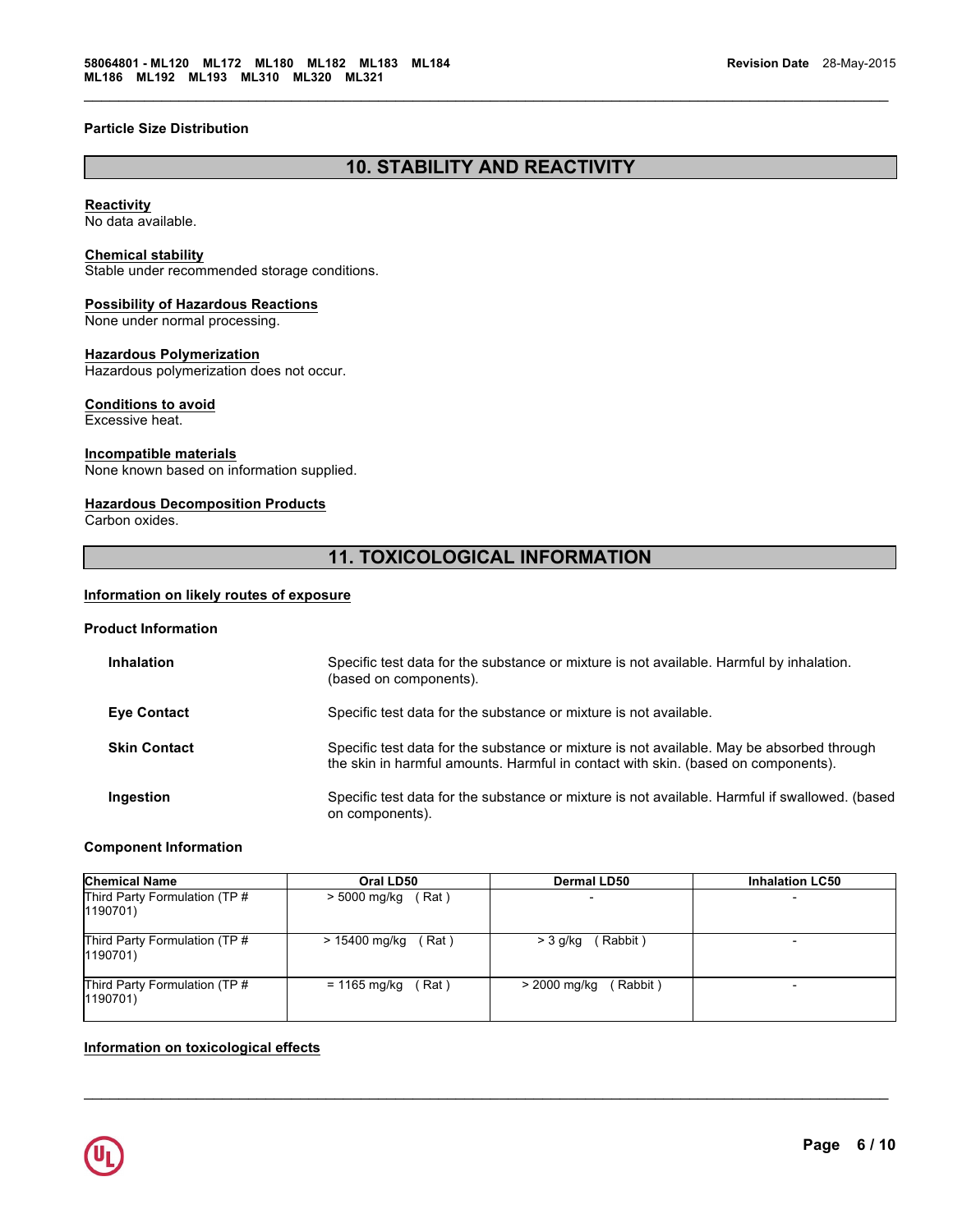| <b>Symptoms</b>                                                                                                                                                                                                                                                                                               |                            | Coughing and/ or wheezing. Itching. Rashes. Hives.                                                                                                                                                                                                                                                                                                                                                                                                                                                                                                                                                                                                                                                                                                                                                                                                                                                                                         |                                                                                       |                                                                                          |  |
|---------------------------------------------------------------------------------------------------------------------------------------------------------------------------------------------------------------------------------------------------------------------------------------------------------------|----------------------------|--------------------------------------------------------------------------------------------------------------------------------------------------------------------------------------------------------------------------------------------------------------------------------------------------------------------------------------------------------------------------------------------------------------------------------------------------------------------------------------------------------------------------------------------------------------------------------------------------------------------------------------------------------------------------------------------------------------------------------------------------------------------------------------------------------------------------------------------------------------------------------------------------------------------------------------------|---------------------------------------------------------------------------------------|------------------------------------------------------------------------------------------|--|
| Delayed and immediate effects as well as chronic effects from short and long-term exposure                                                                                                                                                                                                                    |                            |                                                                                                                                                                                                                                                                                                                                                                                                                                                                                                                                                                                                                                                                                                                                                                                                                                                                                                                                            |                                                                                       |                                                                                          |  |
| <b>Sensitization</b>                                                                                                                                                                                                                                                                                          |                            | May cause sensitization of susceptible persons. May cause sensitization by skin contact.                                                                                                                                                                                                                                                                                                                                                                                                                                                                                                                                                                                                                                                                                                                                                                                                                                                   |                                                                                       |                                                                                          |  |
| <b>Mutagenic Effects</b>                                                                                                                                                                                                                                                                                      | No information available.  |                                                                                                                                                                                                                                                                                                                                                                                                                                                                                                                                                                                                                                                                                                                                                                                                                                                                                                                                            |                                                                                       |                                                                                          |  |
| Carcinogenicity                                                                                                                                                                                                                                                                                               |                            |                                                                                                                                                                                                                                                                                                                                                                                                                                                                                                                                                                                                                                                                                                                                                                                                                                                                                                                                            |                                                                                       | The table below indicates whether each agency has listed any ingredient as a carcinogen. |  |
| <b>Chemical Name</b>                                                                                                                                                                                                                                                                                          | <b>ACGIH</b>               | <b>IARC</b>                                                                                                                                                                                                                                                                                                                                                                                                                                                                                                                                                                                                                                                                                                                                                                                                                                                                                                                                | <b>NTP</b>                                                                            | <b>OSHA</b>                                                                              |  |
| Third Party Formulation (TP<br>#1190701)                                                                                                                                                                                                                                                                      | A3                         | Group 2B                                                                                                                                                                                                                                                                                                                                                                                                                                                                                                                                                                                                                                                                                                                                                                                                                                                                                                                                   |                                                                                       | X                                                                                        |  |
| <b>ACGIH (American Conference of Governmental Industrial Hygienists)</b><br>A3 - Animal Carcinogen<br>IARC (International Agency for Research on Cancer)<br>Group 2B - Possibly Carcinogenic to Humans<br>OSHA (Occupational Safety and Health Administration of the US Department of Labor)<br>$X$ - Present |                            |                                                                                                                                                                                                                                                                                                                                                                                                                                                                                                                                                                                                                                                                                                                                                                                                                                                                                                                                            |                                                                                       |                                                                                          |  |
| <b>Reproductive Toxicity</b>                                                                                                                                                                                                                                                                                  |                            | No information available.                                                                                                                                                                                                                                                                                                                                                                                                                                                                                                                                                                                                                                                                                                                                                                                                                                                                                                                  |                                                                                       |                                                                                          |  |
| <b>STOT - single exposure</b>                                                                                                                                                                                                                                                                                 |                            | No information available.                                                                                                                                                                                                                                                                                                                                                                                                                                                                                                                                                                                                                                                                                                                                                                                                                                                                                                                  |                                                                                       |                                                                                          |  |
| <b>STOT - repeated exposure</b>                                                                                                                                                                                                                                                                               |                            | No information available.                                                                                                                                                                                                                                                                                                                                                                                                                                                                                                                                                                                                                                                                                                                                                                                                                                                                                                                  |                                                                                       |                                                                                          |  |
| <b>Chronic Toxicity</b>                                                                                                                                                                                                                                                                                       | free state.                | No known effect based on information supplied. In 1996 the IARC reevaluated Carbon<br>Black as a Group 2B carcinogen (possible human carcinogen). This classification is given<br>to chemicals for which there is inadequate human evidence, but sufficient animal evidence<br>on which to base an opinion of carcinogenicity. The classification is based upon the<br>development of lung tumors in rats receiving chronic inhalation exposures to free Carbon<br>Black at levels that induce particle overload of the lung. Studies performed in animal<br>models other than rats did not show any association between Carbon Black and lung<br>tumors. Moreover, a two-year cancer bioassay using a typical toner product containing<br>Carbon Black demonstrated no association between toner exposure and tumor<br>development in rats.<br>The formulation of the toner has Carbon Black only present in a bounded state and not in a |                                                                                       |                                                                                          |  |
| <b>Target Organ Effects</b>                                                                                                                                                                                                                                                                                   |                            |                                                                                                                                                                                                                                                                                                                                                                                                                                                                                                                                                                                                                                                                                                                                                                                                                                                                                                                                            | Respiratory system. Skin. Eyes. Gastrointestinal tract (GI). Lymphatic System. Lungs. |                                                                                          |  |
| <b>Aspiration Hazard</b>                                                                                                                                                                                                                                                                                      | No information available.  |                                                                                                                                                                                                                                                                                                                                                                                                                                                                                                                                                                                                                                                                                                                                                                                                                                                                                                                                            |                                                                                       |                                                                                          |  |
| <b>Numerical measures of toxicity</b>                                                                                                                                                                                                                                                                         | <b>Product Information</b> |                                                                                                                                                                                                                                                                                                                                                                                                                                                                                                                                                                                                                                                                                                                                                                                                                                                                                                                                            |                                                                                       |                                                                                          |  |

 $\mathcal{L}_\mathcal{L} = \mathcal{L}_\mathcal{L} = \mathcal{L}_\mathcal{L} = \mathcal{L}_\mathcal{L} = \mathcal{L}_\mathcal{L} = \mathcal{L}_\mathcal{L} = \mathcal{L}_\mathcal{L} = \mathcal{L}_\mathcal{L} = \mathcal{L}_\mathcal{L} = \mathcal{L}_\mathcal{L} = \mathcal{L}_\mathcal{L} = \mathcal{L}_\mathcal{L} = \mathcal{L}_\mathcal{L} = \mathcal{L}_\mathcal{L} = \mathcal{L}_\mathcal{L} = \mathcal{L}_\mathcal{L} = \mathcal{L}_\mathcal{L}$ 

 $\mathcal{L}_\mathcal{L} = \{ \mathcal{L}_\mathcal{L} = \{ \mathcal{L}_\mathcal{L} = \{ \mathcal{L}_\mathcal{L} = \{ \mathcal{L}_\mathcal{L} = \{ \mathcal{L}_\mathcal{L} = \{ \mathcal{L}_\mathcal{L} = \{ \mathcal{L}_\mathcal{L} = \{ \mathcal{L}_\mathcal{L} = \{ \mathcal{L}_\mathcal{L} = \{ \mathcal{L}_\mathcal{L} = \{ \mathcal{L}_\mathcal{L} = \{ \mathcal{L}_\mathcal{L} = \{ \mathcal{L}_\mathcal{L} = \{ \mathcal{L}_\mathcal{$ 

**The following values are calculated based on chapter 3.1 of the GHS document** Not applicalbe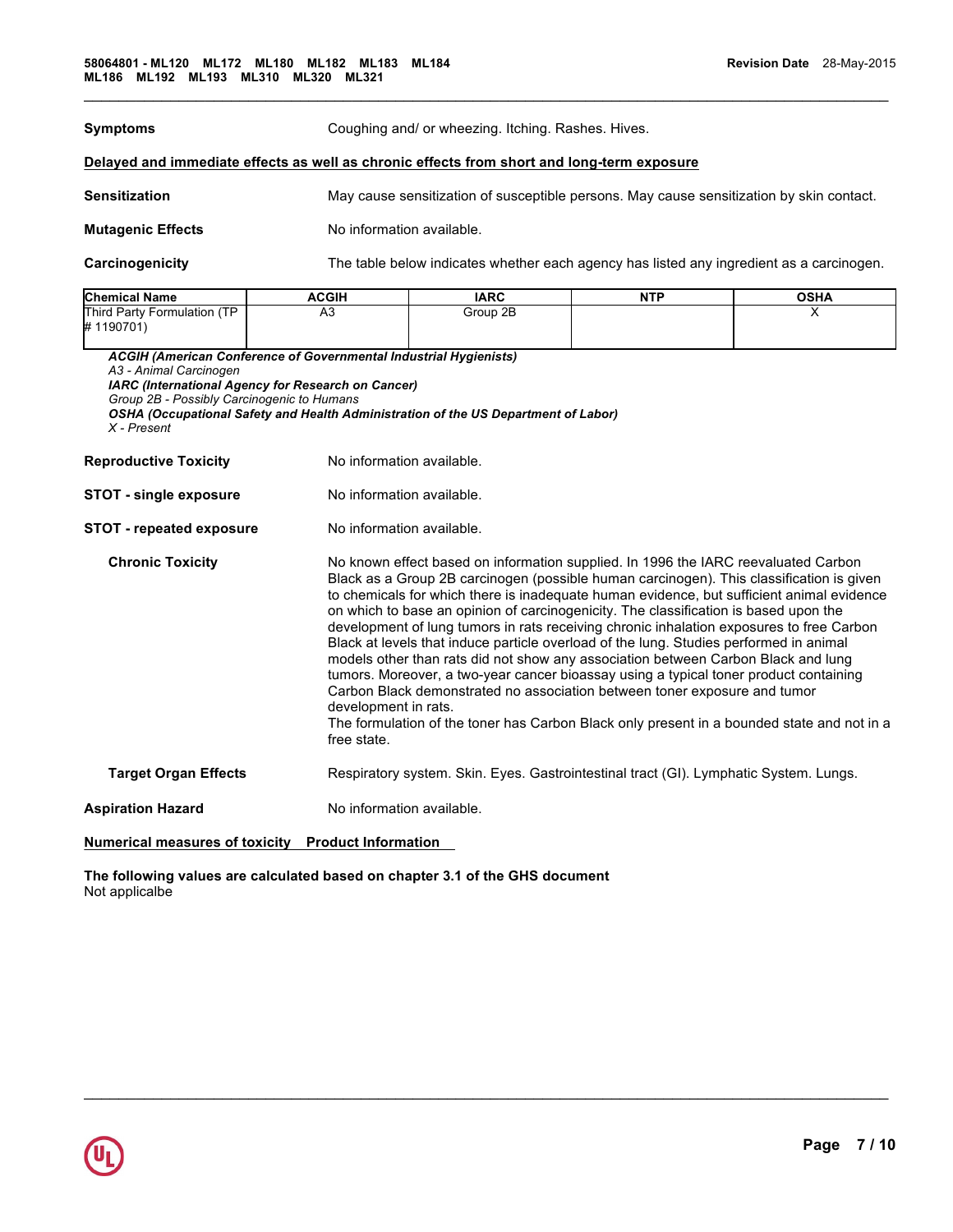# **12. ECOLOGICAL INFORMATION**

 $\mathcal{L}_\mathcal{L} = \{ \mathcal{L}_\mathcal{L} = \{ \mathcal{L}_\mathcal{L} = \{ \mathcal{L}_\mathcal{L} = \{ \mathcal{L}_\mathcal{L} = \{ \mathcal{L}_\mathcal{L} = \{ \mathcal{L}_\mathcal{L} = \{ \mathcal{L}_\mathcal{L} = \{ \mathcal{L}_\mathcal{L} = \{ \mathcal{L}_\mathcal{L} = \{ \mathcal{L}_\mathcal{L} = \{ \mathcal{L}_\mathcal{L} = \{ \mathcal{L}_\mathcal{L} = \{ \mathcal{L}_\mathcal{L} = \{ \mathcal{L}_\mathcal{$ 

# **Ecotoxicity**

Toxic to aquatic life with long lasting effects.

| <b>Chemical Name</b>                      | <b>Toxicity to Algae</b>       | <b>Toxicity to Fish</b>                                                                                                                                                                                                       | <b>Toxicity to</b><br><b>Microorganisms</b>            | Daphnia Magna (Water<br>Flea) |
|-------------------------------------------|--------------------------------|-------------------------------------------------------------------------------------------------------------------------------------------------------------------------------------------------------------------------------|--------------------------------------------------------|-------------------------------|
| Third Party Formulation (TP<br>#1190701)  |                                | 96h LC50: = $205$ mg/L<br>(Pimephales promelas)                                                                                                                                                                               |                                                        |                               |
| Third Party Formulation (TP<br>#1190701)  |                                |                                                                                                                                                                                                                               |                                                        | 24h EC50: > 5600 mg/L         |
| Third Party Formulation (TP)<br>#1190701) |                                | 96h LC50: 0.14 - 0.32 mg/L<br>(Lepomis macrochirus) 96h<br>LC50: 0.05 - 0.089 mg/L<br>(Oncorhynchus mykiss) 96h<br>$LC50: 0.18 - 0.23$ mg/L<br>(Pimephales promelas) 96h<br>LC50: 0.049 - 0.079 mg/L<br>(Oncorhynchus mykiss) |                                                        |                               |
| Third Party Formulation (TP               | 72h EC50: = $1.5 \text{ mg/L}$ | 96h LC50: 3.47 - 4.14 mg/L                                                                                                                                                                                                    | $EC50 = 2.81$ mg/L 5 min                               | 48h EC50:<br>1.69 - 2.46      |
| #1190701)                                 | (Scenedesmus subspicatus)      | (Pimephales promelas)                                                                                                                                                                                                         | $EC50 = 3.46$ mg/L 15 min<br>$EC50 = 4.77$ ma/L 30 min | mg/L                          |

# **Persistence and Degradability**

No information available.

# **Bioaccumulation**

| Chen<br>Name<br>mica.                                      | Pow<br>∟oc |
|------------------------------------------------------------|------------|
| 190701`<br>Third.<br>T<br>Party<br>⊦ormulatıon<br>۰۱۲<br>≖ | ບ.ບ        |

# **Other adverse effects**

No information available.

| <b>13. DISPOSAL CONSIDERATIONS</b> |                                                                                                                                                                                                                                                                                                                                                                                                                                                                                                                                |  |  |  |
|------------------------------------|--------------------------------------------------------------------------------------------------------------------------------------------------------------------------------------------------------------------------------------------------------------------------------------------------------------------------------------------------------------------------------------------------------------------------------------------------------------------------------------------------------------------------------|--|--|--|
| Waste treatment methods            |                                                                                                                                                                                                                                                                                                                                                                                                                                                                                                                                |  |  |  |
| <b>Disposal methods</b>            | This material, as supplied, is not a hazardous waste according to Federal regulations (40<br>CFR 261). This material could become a hazardous waste if it is mixed with or otherwise<br>comes in contact with a hazardous waste, if chemical additions are made to this material, or<br>if the material is processed or otherwise altered. Consult 40 CFR 261 to determine whether<br>the altered material is a hazardous waste. Consult the appropriate state, regional, or local<br>regulations for additional requirements. |  |  |  |
| <b>Contaminated Packaging</b>      | Dispose of contents/containers in accordance with local regulations.                                                                                                                                                                                                                                                                                                                                                                                                                                                           |  |  |  |
| California Hazardous Waste Codes   | 141                                                                                                                                                                                                                                                                                                                                                                                                                                                                                                                            |  |  |  |

| <b>14. TRANSPORT INFORMATION</b> |               |  |  |  |
|----------------------------------|---------------|--|--|--|
| DOT                              | NOT REGULATED |  |  |  |
| <b>Proper Shipping Name</b>      | NON REGULATED |  |  |  |
| <b>Hazard Class</b>              | N/A           |  |  |  |
| TDG                              | Not regulated |  |  |  |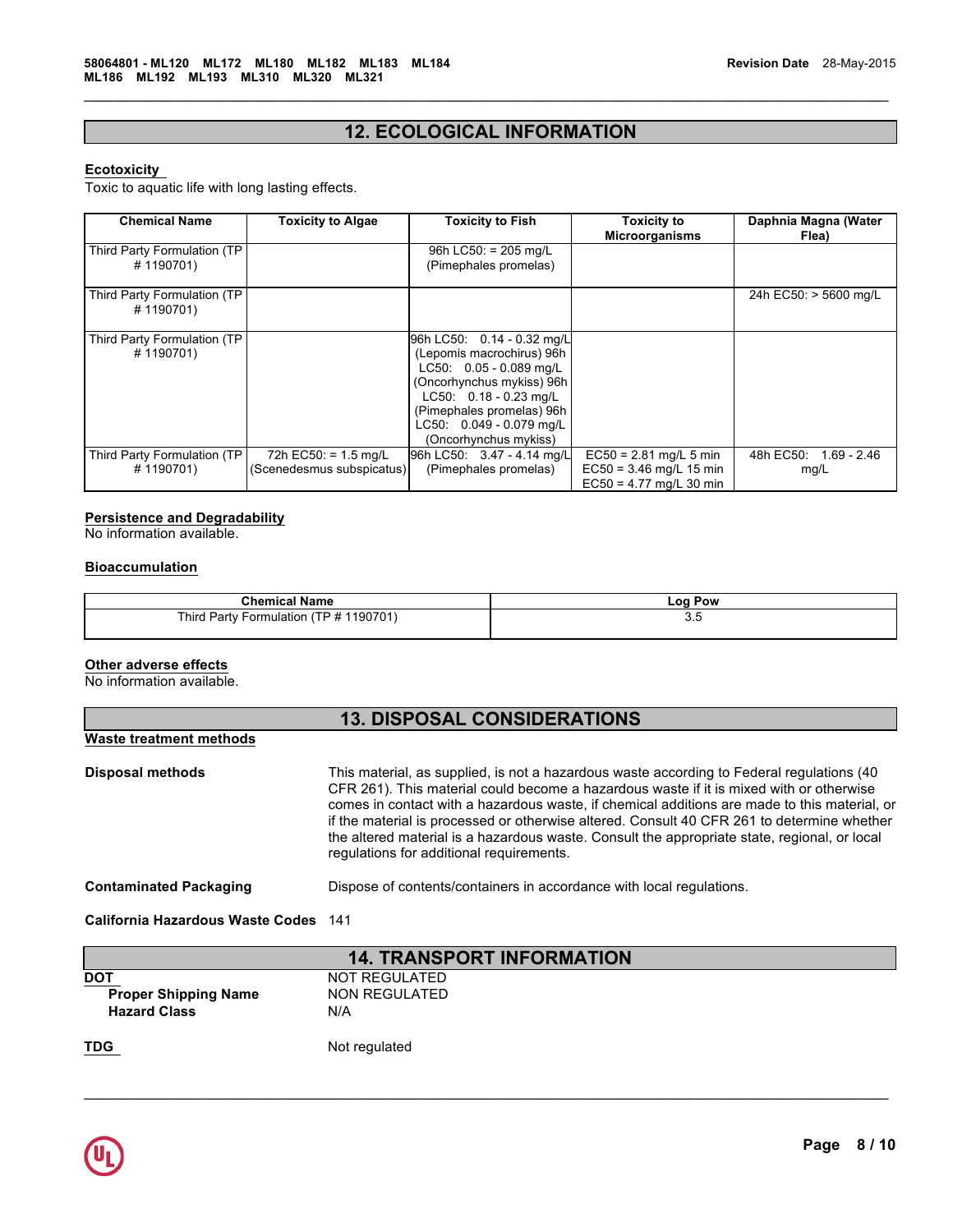| MEX                                                               | Not regulated                                |
|-------------------------------------------------------------------|----------------------------------------------|
| <b>ICAO</b>                                                       | Not regulated                                |
| <b>IATA</b><br><b>Proper Shipping Name</b><br><b>Hazard Class</b> | Not regulated<br><b>NON REGULATED</b><br>N/A |
| <b>IMDG/IMO</b><br><b>Hazard Class</b>                            | Not regulated<br>N/A                         |
| <b>RID</b>                                                        | Not regulated                                |
| ADR                                                               | Not regulated                                |
| ADN                                                               | Not regulated                                |
|                                                                   |                                              |

# **15. REGULATORY INFORMATION**

 $\mathcal{L}_\mathcal{L} = \{ \mathcal{L}_\mathcal{L} = \{ \mathcal{L}_\mathcal{L} = \{ \mathcal{L}_\mathcal{L} = \{ \mathcal{L}_\mathcal{L} = \{ \mathcal{L}_\mathcal{L} = \{ \mathcal{L}_\mathcal{L} = \{ \mathcal{L}_\mathcal{L} = \{ \mathcal{L}_\mathcal{L} = \{ \mathcal{L}_\mathcal{L} = \{ \mathcal{L}_\mathcal{L} = \{ \mathcal{L}_\mathcal{L} = \{ \mathcal{L}_\mathcal{L} = \{ \mathcal{L}_\mathcal{L} = \{ \mathcal{L}_\mathcal{$ 

# **International Inventories**

TSCA Complies DSL DSL **All components are listed either on the DSL or NDSL**.

**TSCA** - United States Toxic Substances Control Act Section 8(b) Inventory **DSL/NDSL** - Canadian Domestic Substances List/Non-Domestic Substances List

# **US Federal Regulations**

### **SARA 313**

Section 313 of Title III of the Superfund Amendments and Reauthorization Act of 1986 (SARA). This product contains a chemical or chemicals which are subject to the reporting requirements of the Act and Title 40 of the Code of Federal Regulations, Part 372

| <b>Chemical Name</b>                     | <b>CAS No</b> | Weight-% | SARA 313 - Threshold<br>Values % |
|------------------------------------------|---------------|----------|----------------------------------|
| Third Party Formulation (TP # 1190701) - |               |          | 1.U                              |

# **SARA 311/312 Hazard Categories**

| <b>Acute Health Hazard</b>        | Yes. |
|-----------------------------------|------|
| <b>Chronic Health Hazard</b>      | N٥   |
| <b>Fire Hazard</b>                | N٥   |
| Sudden release of pressure hazard | N٥   |
| <b>Reactive Hazard</b>            | N٥   |

# **CWA (Clean Water Act)**

This product does not contain any substances regulated as pollutants pursuant to the Clean Water Act (40 CFR 122.21 and 40 CFR 122.42)

# **CERCLA**

This material, as supplied, does not contain any substances regulated as hazardous substances under the Comprehensive Environmental Response Compensation and Liability Act (CERCLA) (40 CFR 302) or the Superfund Amendments and Reauthorization Act (SARA) (40 CFR 355). There may be specific reporting requirements at the local, regional, or state level pertaining to releases of this material

 $\mathcal{L}_\mathcal{L} = \mathcal{L}_\mathcal{L} = \mathcal{L}_\mathcal{L} = \mathcal{L}_\mathcal{L} = \mathcal{L}_\mathcal{L} = \mathcal{L}_\mathcal{L} = \mathcal{L}_\mathcal{L} = \mathcal{L}_\mathcal{L} = \mathcal{L}_\mathcal{L} = \mathcal{L}_\mathcal{L} = \mathcal{L}_\mathcal{L} = \mathcal{L}_\mathcal{L} = \mathcal{L}_\mathcal{L} = \mathcal{L}_\mathcal{L} = \mathcal{L}_\mathcal{L} = \mathcal{L}_\mathcal{L} = \mathcal{L}_\mathcal{L}$ 

# **US State Regulations**